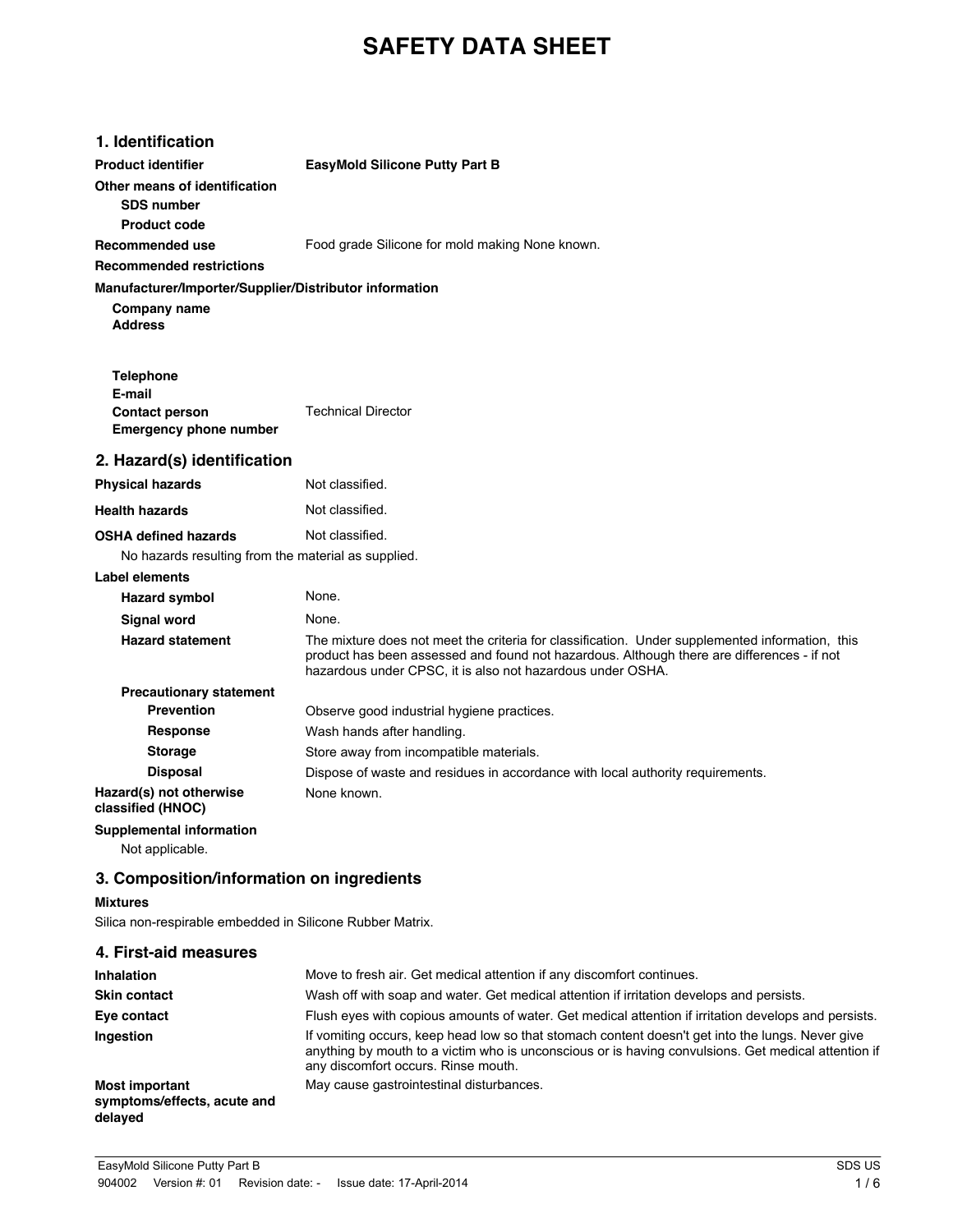| Indication of immediate<br>medical attention and special<br>treatment needed | Treat symptomatically.                                                                                                                                                                                      |
|------------------------------------------------------------------------------|-------------------------------------------------------------------------------------------------------------------------------------------------------------------------------------------------------------|
| <b>General information</b>                                                   | Ensure that medical personnel are aware of the material(s) involved, and take precautions to<br>protect themselves.                                                                                         |
| 5. Fire-fighting measures                                                    |                                                                                                                                                                                                             |
| Suitable extinguishing media                                                 | Foam. Dry chemical powder. Carbon dioxide (CO2). Water fog.                                                                                                                                                 |
| Unsuitable extinguishing<br>media                                            | Water. Do not use water jet as an extinguisher, as this will spread the fire.                                                                                                                               |
| Specific hazards arising from<br>the chemical                                | During fire, gases hazardous to health may be formed.                                                                                                                                                       |
| Special protective equipment<br>and precautions for firefighters             | Self-contained breathing apparatus and full protective clothing must be worn in case of fire.                                                                                                               |
| <b>Fire-fighting</b><br>equipment/instructions                               | Move container from fire area if it can be done without risk.                                                                                                                                               |
| <b>Specific methods</b>                                                      | Use standard firefighting procedures and consider the hazards of other involved materials.                                                                                                                  |
| <b>General fire hazards</b>                                                  | No unusual fire or explosion hazards noted.                                                                                                                                                                 |
| 6. Accidental release measures                                               |                                                                                                                                                                                                             |
| Personal precautions,<br>protective equipment and<br>emergency procedures    | Ensure adequate ventilation. Avoid inhalation of vapors/dust and contact with skin and eyes. Wear<br>protective clothing as described in Section 8 of this safety data sheet.                               |
| Methods and materials for<br>containment and cleaning up                     | Keep unnecessary personnel away. The product is immiscible with water and will sediment in<br>water systems.                                                                                                |
|                                                                              | Stop the flow of material, if this is without risk. Dike the spilled material, where this is possible.<br>Cover with plastic sheet to prevent spreading. Absorb in vermiculite, dry sand or earth and place |

into containers. Following product recovery, flush area with water.

Precautions for safe handling Avoid breathing mist or vapor. Avoid contact with eyes, skin, and clothing. Good personal hygiene

site. Observe good industrial hygiene practices.

Never return spills to original containers for re-use. Collect and dispose of spillage as indicated in

is necessary. Wash hands and contaminated areas with water and soap before leaving the work

Store in tightly closed original container in a dry, cool and well-ventilated place. Store away from

## **8. Exposure controls/personal protection**

**Environmental precautions** Avoid release to the environment.

#### **Occupational exposure limits**

**Conditions for safe storage, including any incompatibilities**

**7. Handling and storage**

#### **US. OSHA Table Z-1 Limits for Air Contaminants (29 CFR 1910.1000)**

section 13 of the SDS.

incompatible materials.

| <b>Components</b>                       | <b>Type</b> | Value            | <b>Form</b>                                    |
|-----------------------------------------|-------------|------------------|------------------------------------------------|
| Mineral Oil (CAS                        | PEL         | $5 \text{ mg/m}$ | Mist.                                          |
| Proprietary)                            |             |                  |                                                |
| US. OSHA Table Z-3 (29 CFR 1910.1000)   |             |                  |                                                |
| <b>Components</b>                       | <b>Type</b> | Value            |                                                |
| Mica (CAS Proprietary)                  | TWA         | 20 mppcf         |                                                |
| Silica (CAS Proprietary)                | <b>TWA</b>  | $0.8$ mg/m $3$   |                                                |
|                                         |             | 20 mppcf         |                                                |
| <b>ACGIH</b>                            |             |                  |                                                |
| <b>Components</b>                       | <b>Type</b> | Value            | <b>Form</b>                                    |
| C.I. Pigment blue 29 (CAS               | <b>TWA</b>  | $3$ mg/m $3$     | <b>RESPIRABLE</b>                              |
| Proprietary)                            |             |                  | <b>PARTICLES</b><br><b>INHALABLE PARTICLES</b> |
|                                         |             | 10 $mg/m3$       |                                                |
| <b>US. ACGIH Threshold Limit Values</b> |             |                  |                                                |
| <b>Components</b>                       | <b>Type</b> | Value            | <b>Form</b>                                    |
| Mica (CAS Proprietary)                  | <b>TWA</b>  | $3$ mg/m $3$     | Respirable fraction.                           |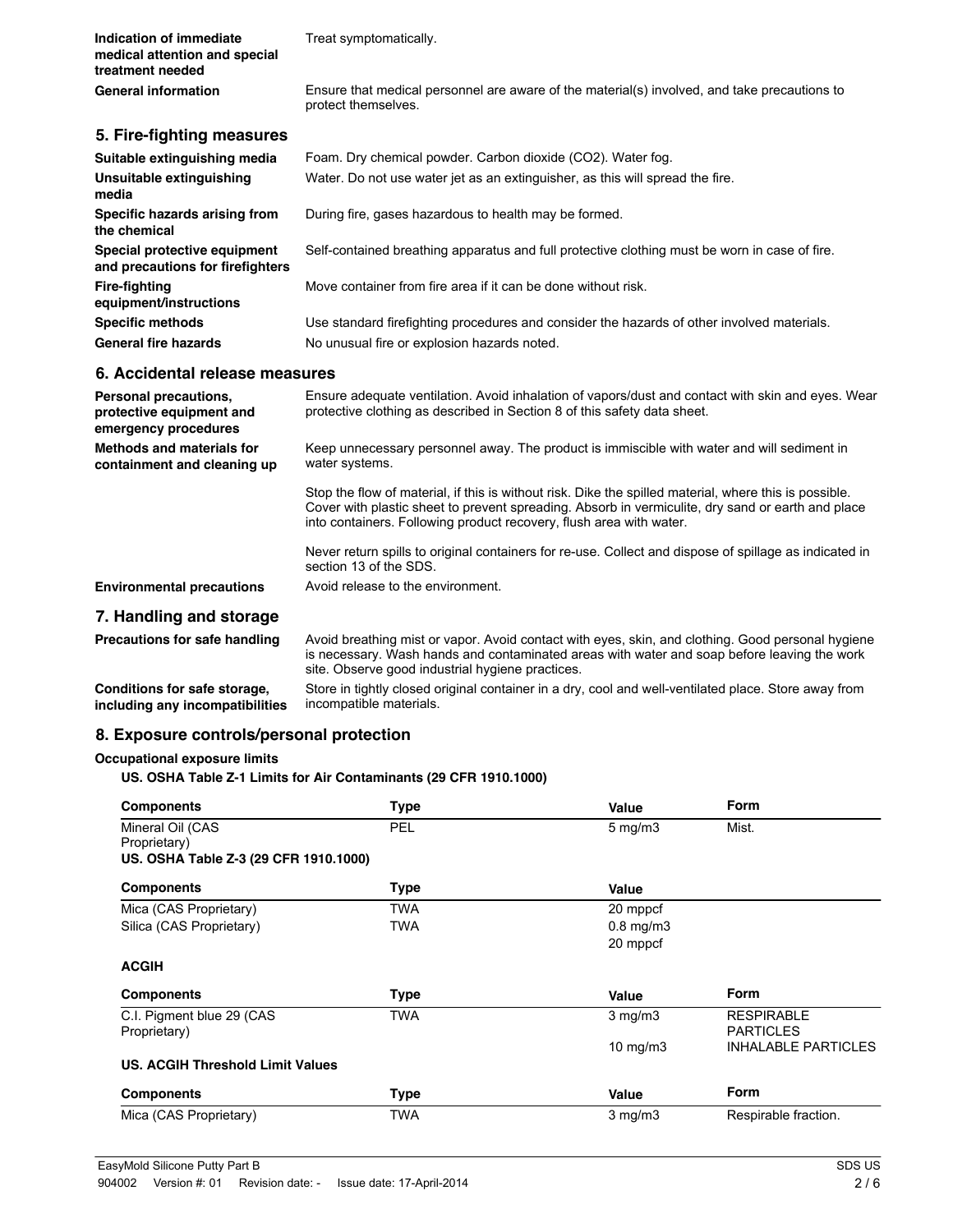## **US. NIOSH: Pocket Guide to Chemical Hazards**

| <b>Components</b>                        | Type                                                                                                                                                                                                                                                                                                                                        | Value             | <b>Form</b> |
|------------------------------------------|---------------------------------------------------------------------------------------------------------------------------------------------------------------------------------------------------------------------------------------------------------------------------------------------------------------------------------------------|-------------------|-------------|
| Mica (CAS Proprietary)                   | <b>TWA</b>                                                                                                                                                                                                                                                                                                                                  | $3$ mg/m $3$      | Respirable. |
| Mineral Oil (CAS<br>Proprietary)         | <b>STEL</b>                                                                                                                                                                                                                                                                                                                                 | $10 \text{ mg/m}$ | Mist.       |
|                                          | <b>TWA</b>                                                                                                                                                                                                                                                                                                                                  | $5 \text{ mg/m}$  | Mist.       |
| Silica (CAS Proprietary)                 | <b>TWA</b>                                                                                                                                                                                                                                                                                                                                  | $6$ mg/m $3$      |             |
| <b>Biological limit values</b>           | No biological exposure limits noted for the ingredient(s).                                                                                                                                                                                                                                                                                  |                   |             |
| <b>Exposure guidelines</b>               | The ingredients in this product are encapsulated within the polymer matrix, therefore no exposure<br>to these materials is expected during normal use/handling of this product. The exposure limits<br>listed are provided for information purpose only. Use personal protective equipment as required.<br>Keep working clothes separately. |                   |             |
| Appropriate engineering<br>controls      | Provide adequate general and local exhaust ventilation.                                                                                                                                                                                                                                                                                     |                   |             |
|                                          | Individual protection measures, such as personal protective equipment                                                                                                                                                                                                                                                                       |                   |             |
| Eye/face protection                      | Wear approved safety glasses or goggles.                                                                                                                                                                                                                                                                                                    |                   |             |
| <b>Skin protection</b>                   |                                                                                                                                                                                                                                                                                                                                             |                   |             |
| <b>Hand protection</b>                   | Wear suitable gloves as a good hygiene practice.                                                                                                                                                                                                                                                                                            |                   |             |
| Other                                    | It is a good industrial hygiene practice to minimize skin contact.                                                                                                                                                                                                                                                                          |                   |             |
| <b>Respiratory protection</b>            | No specific recommendations.                                                                                                                                                                                                                                                                                                                |                   |             |
| <b>Thermal hazards</b>                   | Wear appropriate thermal protective clothing, when necessary.                                                                                                                                                                                                                                                                               |                   |             |
| <b>General hygiene</b><br>considerations | When using, do not eat, drink or smoke. Always observe good personal hygiene measures, such<br>as washing after handling the material and before eating, drinking, and/or smoking. Routinely wash<br>work clothing and protective equipment to remove contaminants.                                                                         |                   |             |

## **9. Physical and chemical properties**

| Appearance                                        | Purple Paste.   |  |
|---------------------------------------------------|-----------------|--|
| <b>Physical state</b>                             | Liquid.         |  |
| Form                                              | Paste.          |  |
| Color                                             | Purple          |  |
| Odor                                              | Odorless.       |  |
| <b>Odor threshold</b>                             | Not available.  |  |
| рH                                                | Not applicable. |  |
| Melting point/freezing point                      | Not available.  |  |
| Initial boiling point and boiling<br>range        | Not available.  |  |
| <b>Flash point</b>                                | Not available.  |  |
| <b>Evaporation rate</b>                           | Not available.  |  |
| Flammability (solid, gas)                         | Not available.  |  |
| Upper/lower flammability or explosive limits      |                 |  |
| <b>Flammability limit - lower</b><br>(%)          | Not available.  |  |
| <b>Flammability limit - upper</b><br>(%)          | Not available.  |  |
| Explosive limit - lower (%)                       | Not available.  |  |
| Explosive limit - upper (%)                       | Not available.  |  |
| Vapor pressure                                    | Not available.  |  |
| <b>Vapor density</b>                              | Not available.  |  |
| <b>Relative density</b>                           | Not available.  |  |
| Solubility(ies)                                   |                 |  |
| Solubility (water)                                | Not available.  |  |
| <b>Partition coefficient</b><br>(n-octanol/water) | Not available.  |  |
| <b>Auto-ignition temperature</b>                  | Not available.  |  |
| <b>Decomposition temperature</b>                  | Not available.  |  |
| <b>Viscositv</b>                                  | Not available.  |  |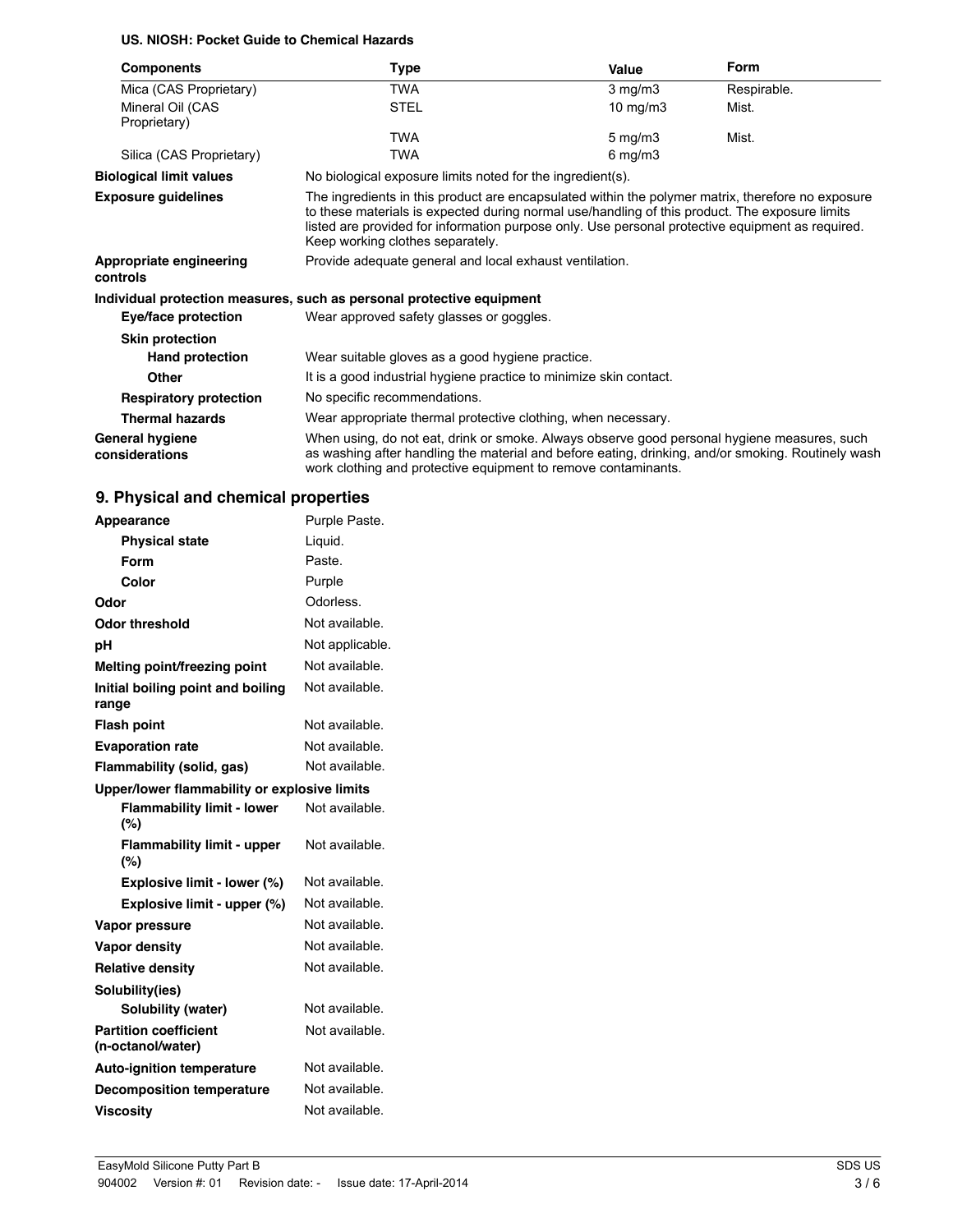## **10. Stability and reactivity**

| Reactivity                                   | The product is stable and non-reactive under normal conditions of use, storage and transport.<br>Please read and follow all technical instructions provided by manufacturer. |  |  |
|----------------------------------------------|------------------------------------------------------------------------------------------------------------------------------------------------------------------------------|--|--|
| <b>Chemical stability</b>                    | Stable under normal temperature conditions and recommended use.                                                                                                              |  |  |
| <b>Possibility of hazardous</b><br>reactions | Hazardous polymerization does not occur.                                                                                                                                     |  |  |
| <b>Conditions to avoid</b>                   | Avoid incompatible materials and intense heat.                                                                                                                               |  |  |
| Incompatible materials                       | Strong oxidizing agents. Chlorine. Avoid using items that contain sulfur such as masking tape,<br>clays and latex gloves or soap which contains stearates.                   |  |  |
| <b>Hazardous decomposition</b><br>products   | Carbon oxides. Exposure to air over extended period of time at 150°C or greater can cause the<br>formation of formaldehyde which is a known carcinogen.                      |  |  |

## **11. Toxicological information**

#### **Information on likely routes of exposure**

| Ingestion                                                                          | May cause discomfort if swallowed. Expected to be a low ingestion hazard.                                            |  |  |
|------------------------------------------------------------------------------------|----------------------------------------------------------------------------------------------------------------------|--|--|
| Inhalation                                                                         | Under normal conditions of intended use, this material is not expected to be an inhalation hazard.                   |  |  |
| <b>Skin contact</b>                                                                | Prolonged skin contact may cause dermatitis.                                                                         |  |  |
| Eye contact                                                                        | This product may cause slight irritation to the eyes.                                                                |  |  |
| Symptoms related to the<br>physical, chemical and<br>toxicological characteristics | Exposed individuals may experience eye tearing, redness, and discomfort. May cause<br>gastrointestinal disturbances. |  |  |

#### **Information on toxicological effects**

| <b>Acute toxicity</b>                                  | May cause discomfort if swallowed.                                                                                  |                                                     |  |
|--------------------------------------------------------|---------------------------------------------------------------------------------------------------------------------|-----------------------------------------------------|--|
| <b>Components</b>                                      | <b>Species</b>                                                                                                      | <b>Test Results</b>                                 |  |
| C.I. Pigment blue 29 (CAS Proprietary)                 |                                                                                                                     |                                                     |  |
| Acute                                                  |                                                                                                                     |                                                     |  |
| Dermal                                                 |                                                                                                                     |                                                     |  |
| LD50                                                   | Rabbit                                                                                                              | > 3000 mg/kg                                        |  |
| Oral                                                   |                                                                                                                     |                                                     |  |
| LD50                                                   | Rat                                                                                                                 | > 2000 mg/kg                                        |  |
| Silica (CAS Proprietary)                               |                                                                                                                     |                                                     |  |
| Acute                                                  |                                                                                                                     |                                                     |  |
| Oral                                                   |                                                                                                                     |                                                     |  |
| LD50                                                   | Rat                                                                                                                 | 3160 mg/kg                                          |  |
|                                                        | * Estimates for product may be based on additional component data not shown.                                        |                                                     |  |
| <b>Skin corrosion/irritation</b>                       | Not expected to be a primary skin irritant.                                                                         |                                                     |  |
| Serious eye damage/eye<br>irritation                   | This product may cause slight irritation to the eyes.                                                               |                                                     |  |
| Respiratory or skin sensitization                      |                                                                                                                     |                                                     |  |
| <b>Respiratory sensitization</b>                       | Knowledge about sensitization hazard is incomplete.                                                                 |                                                     |  |
| <b>Skin sensitization</b>                              | Knowledge about sensitization hazard is incomplete.                                                                 |                                                     |  |
| Germ cell mutagenicity                                 | No component of this product present at levels greater than or equal to 0.1% is identified as a<br>mutagen by OSHA. |                                                     |  |
| Carcinogenicity                                        | This product is not considered to be a carcinogen by IARC, ACGIH, NTP, or OSHA.                                     |                                                     |  |
| IARC Monographs. Overall Evaluation of Carcinogenicity |                                                                                                                     |                                                     |  |
| Silica (CAS Proprietary)                               |                                                                                                                     | 3 Not classifiable as to carcinogenicity to humans. |  |
| <b>Reproductive toxicity</b>                           | No data available.                                                                                                  |                                                     |  |
| Specific target organ toxicity -<br>single exposure    | No data available.                                                                                                  |                                                     |  |
| Specific target organ toxicity -<br>repeated exposure  | No data available.                                                                                                  |                                                     |  |
| <b>Aspiration hazard</b>                               | Knowledge about health hazard is incomplete.                                                                        |                                                     |  |
| <b>Chronic effects</b>                                 | Based on available data, the classification criteria are not met.                                                   |                                                     |  |
| <b>Further information</b>                             | No other specific acute or chronic health impact noted.                                                             |                                                     |  |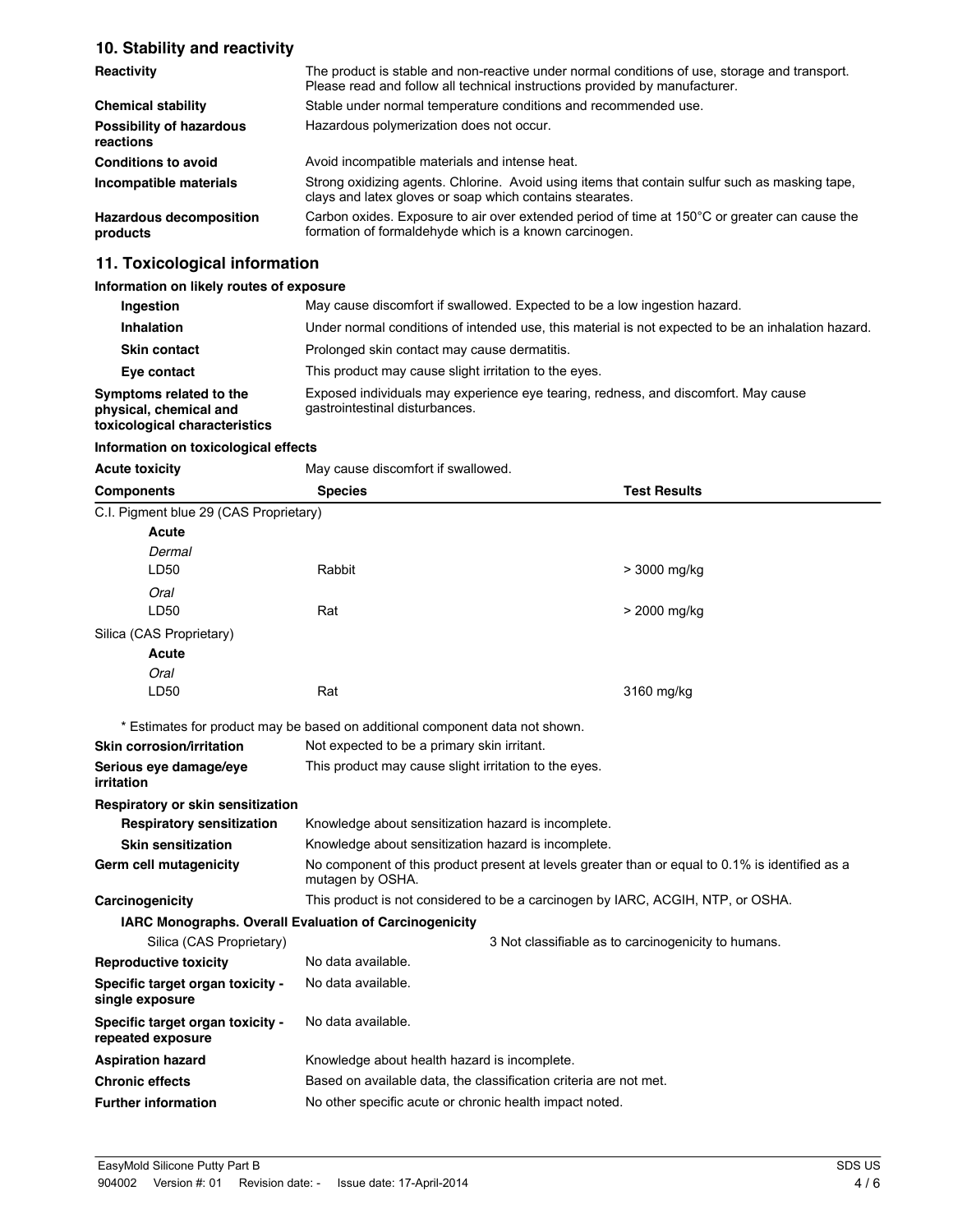## **12. Ecological information**

| <b>Ecotoxicity</b>               | The product is not expected to be hazardous to the environment. |
|----------------------------------|-----------------------------------------------------------------|
| Persistence and degradability    | No data is available on the degradability of this product.      |
| <b>Bioaccumulative potential</b> | No data available on bioaccumulation.                           |
| Mobility in soil                 | No data available.                                              |
| Other adverse effects            | None known.                                                     |

#### **13. Disposal considerations**

| <b>Disposal instructions</b>             | Dispose of waste material according to Local, State, Federal, and Provincial Environmental<br>Regulations.          |
|------------------------------------------|---------------------------------------------------------------------------------------------------------------------|
| Local disposal regulations               | Dispose in accordance with all applicable regulations.                                                              |
| Hazardous waste code                     | Not regulated.                                                                                                      |
| Waste from residues / unused<br>products | Dispose of in accordance with local regulations. Do not allow this material to drain into<br>sewers/water supplies. |
| Contaminated packaging                   | Since emptied containers may retain product residue, follow label warnings even after container is<br>emptied.      |

### **14. Transport information**

#### **DOT**

Not regulated as dangerous goods.

#### **IATA**

Not regulated as dangerous goods.

#### **IMDG**

Not regulated as dangerous goods.

**Transport in bulk according to** Not applicable. **Annex II of MARPOL 73/78 and**

**the IBC Code**

#### **15. Regulatory information**

**US federal regulations** One or more components are not listed on TSCA.

### **TSCA Section 12(b) Export Notification (40 CFR 707, Subpt. D)**

Not regulated.

**US. OSHA Specifically Regulated Substances (29 CFR 1910.1001-1050)** Not listed.

**CERCLA Hazardous Substance List (40 CFR 302.4)**

Not listed.

#### **Superfund Amendments and Reauthorization Act of 1986 (SARA)**

**Hazard categories** Immediate Hazard - No Delayed Hazard - No Fire Hazard - No Pressure Hazard - No Reactivity Hazard - No

### **SARA 302 Extremely hazardous substance**

Not listed.

**SARA 311/312 Hazardous chemical** No

**SARA 313 (TRI reporting)** Not regulated.

#### **Other federal regulations**

**Clean Air Act (CAA) Section 112 Hazardous Air Pollutants (HAPs) List**

Not regulated.

**Clean Air Act (CAA) Section 112(r) Accidental Release Prevention (40 CFR 68.130)**

Not regulated.

**Safe Drinking Water Act (SDWA)** Not regulated.

### **US state regulations**

**US. Massachusetts RTK - Substance List**

Mineral Oil (CAS Proprietary) Silica (CAS Proprietary)